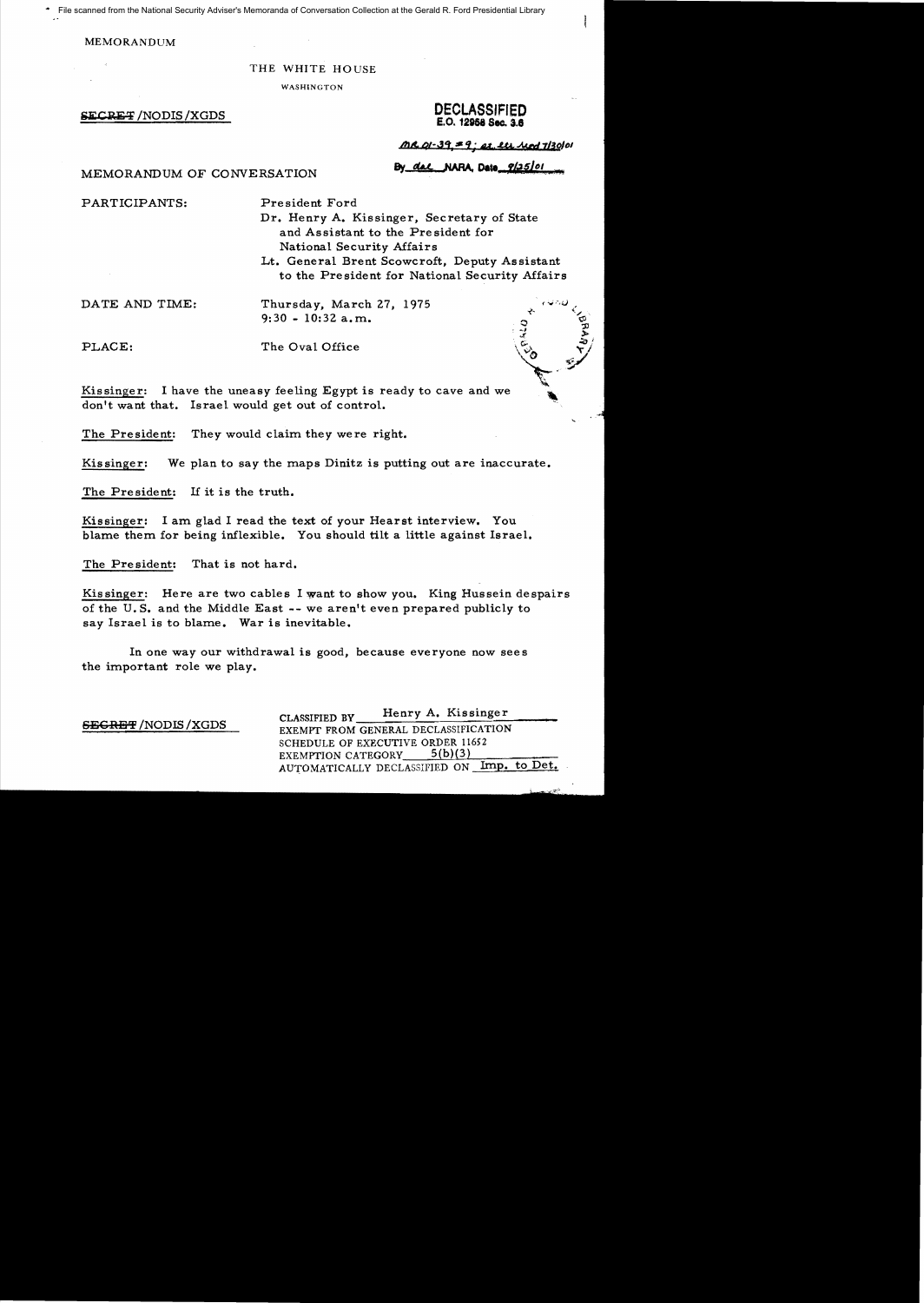### 6ECRET/NODIS/XGDS 2

I think we need psychological warfare against Israel. We may yet get an agreement.

The President: I have had it in the back of my mind that if we play brinkmanship, we may get something. But we shouldn't talk about it. I thought *you* were too unhappy to entertain it.

Kissinger: Not so much that as the unravelling of our Middle East policy, and Israel has treated us as no other country could.

The President: Should we tell Max that?

Kissinger: Max must know. It is not just a friendly misunderstanding. 1£ the Jewish Community comes after us, we will have to go public with the whole record.

Tell the NSC that Israel behaved recklessly. You are trying to create a state of mind in Israel that if we have to run the risks of war for them, they have to run the risks of peace for us.

The President: Did the interview go too far?

Kissinger: Nope. It was a good, strong interview. They will put heat on you *anyway,* so there is little to lose.

We may *yet* get an agreement within a couple of months, and it may be a lesson -- even to the Arabs.

Tell Max Fisher that Israel misled us. Moynihan said Israel rea lly let the President down, didn't they? They attempted to blow up our Middle East strategy. Now they are dumpting on Geneva.

On the Chinese song incident. We cancelled the visit. It was a silly issue, but once we made it an issue, your instinct was right, we couldn't cave.

On the Clements/Brown thing. [He explained the situation re their proposed visit to Riyadh. ] This never was my project -- it was Clements. I backed it when the Saudis were so enthusiastic.

The President: I think you can make the case that with the new government, it is important to go. I think Brown should go.



SECRET /NODIS/XGDS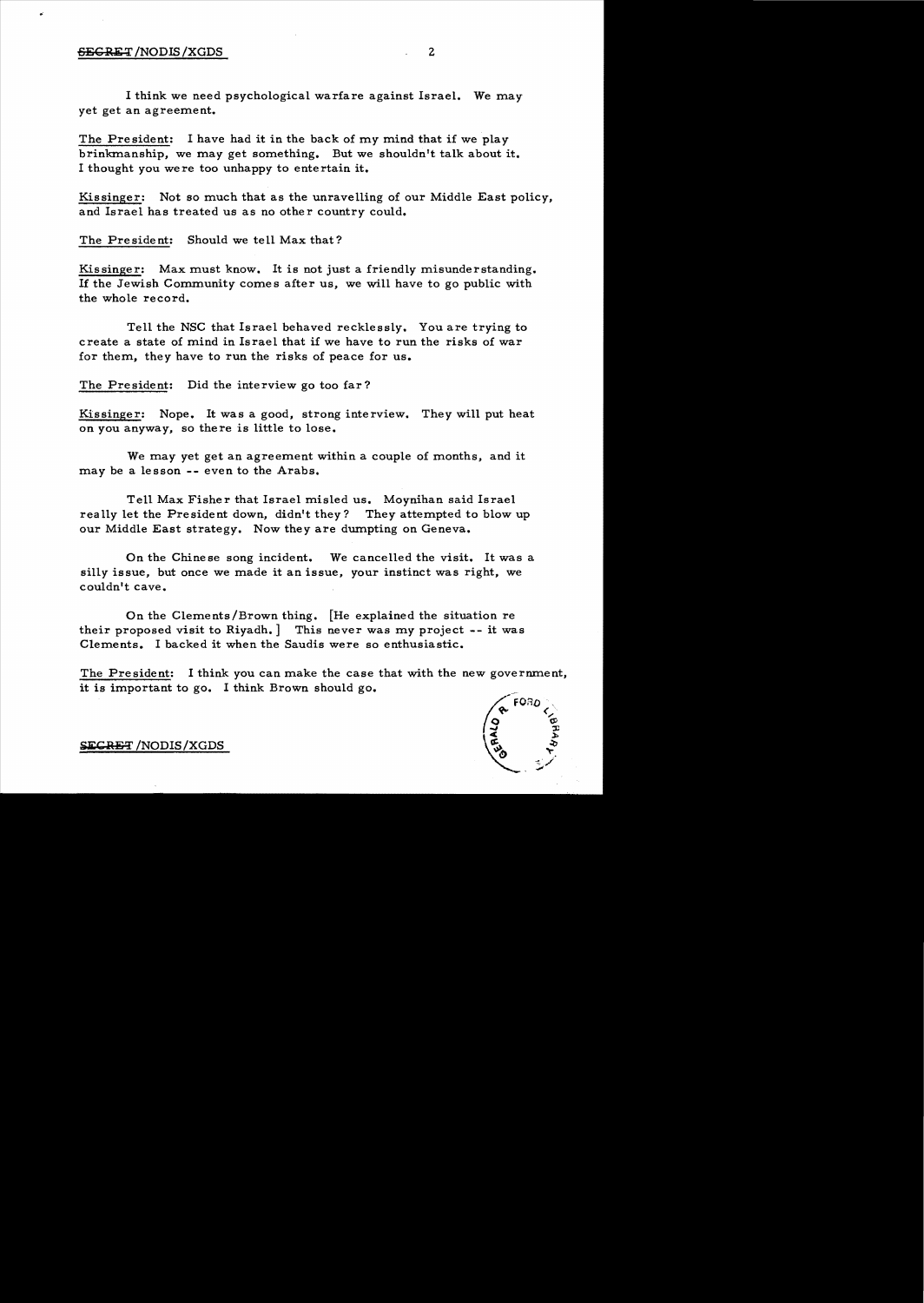### SECRET /NODIS/XGDS 3

Kissinger: We got a Turkish vote yesterday. Now they want a resolution letting you use the waiver.

The President: How about if we could get both bills through the Senate?

Kissinger: That would be fine. But I don't think we can get Turkish concessions which Sarbanes will accept -- because I.think it will be a package deal mostly for the whole thing. The constant intervention by Congressmen in our ongoing negotiation when they don't know what is going on.

The President: How much aid was shipped to Israel? I will ask for a list at the NSC meeting.

Kissinger: On Vietnam, I think we are on the wrong wicket. They seem to have lost four divisions, except for the people themselves, who are now a rabble. They have lost massive amounts of materiel. Talking \$300 million in these circumstances is nonsense. A three-year program is nonsense -- three years to what?

Subject to Weyand's views, it looks like they have lost virtually everything and North Vietnam has suffered very little. You may wind up with this option: to pour in massive amounts of equipment, or to go for a one-year appropriation and see what happens. I say this with a bleeding heart -- but maybe you must put Vietnam behind you and not tear the country apart again.

The Vietnam agreements were based on two things: our threat of military support and the continuation of aid. In July '73 we stopped our support, and we also cut the aid below the minimum they needed. Now we are faced with a desperate situation. I think -- I defended a three-year program -- but I think it is beyond that.

[There was some discussion of personnel matters. HEW, Defense, CIA. ]

Brandt - - it depends on his mental state. He may just sit. He has Portugal on his mind. He says the Portuguese need some money. We would give it to the Ava Foundation. They would like \$100,000. The Europeans have set themselves two objectives: elections, and no Communist takeover. I think we could get both those and still lose the country **P**<br> $\sqrt{9}$  FORD

 $\widetilde{Q}$   $\widetilde{Q}$ 

 $\tilde{\mathbf{G}}$ 

.,/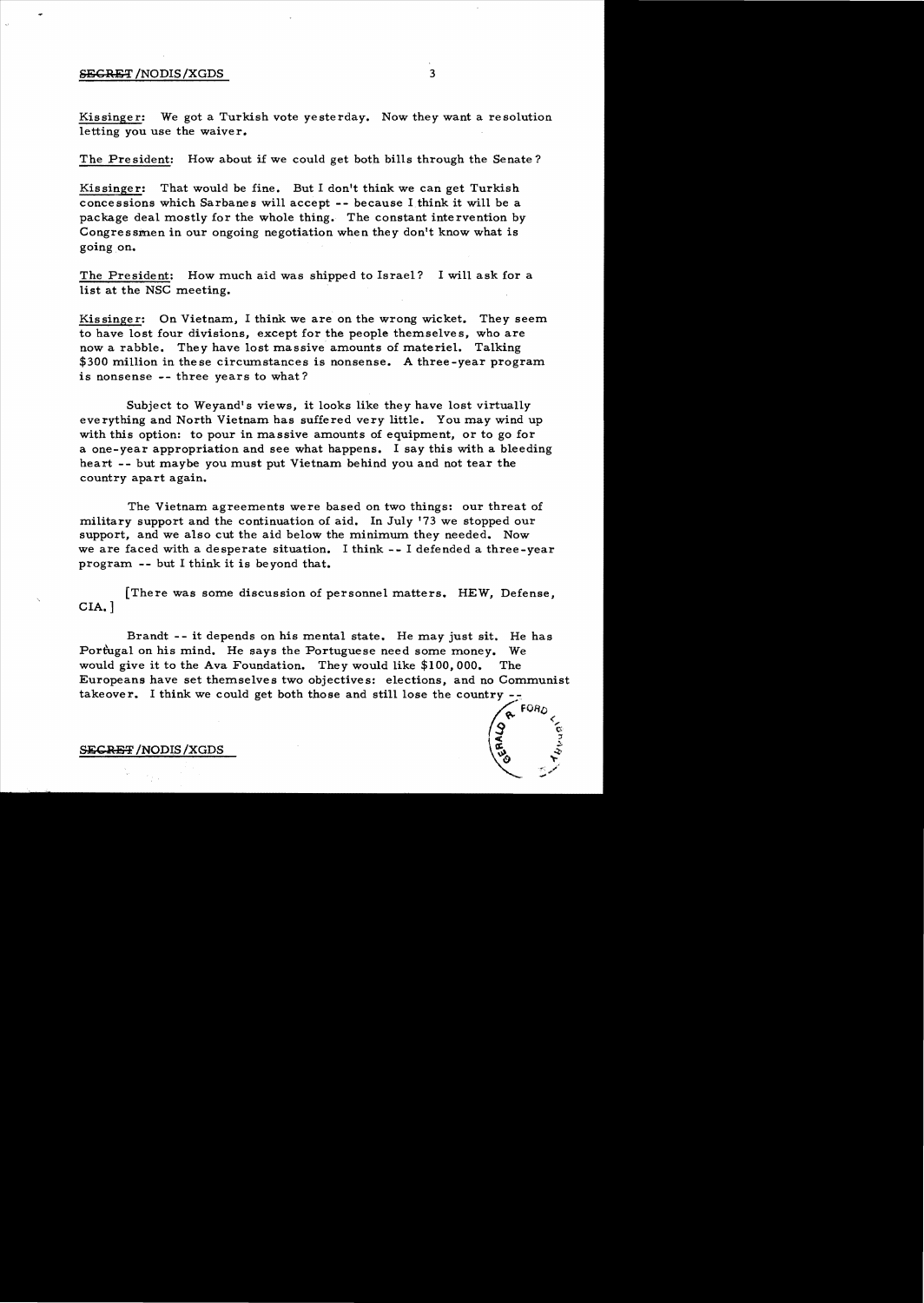## **SEGRET / NODIS / XGDS**

because they will rule through the AFM. What do we do if this kind of government wants to stay in NATO? What does this do to Italy? France? We probably have to attack Portugal whatever the outcome and drive them from NATO.

FORC

**SEGRET/NODIS/XGDS**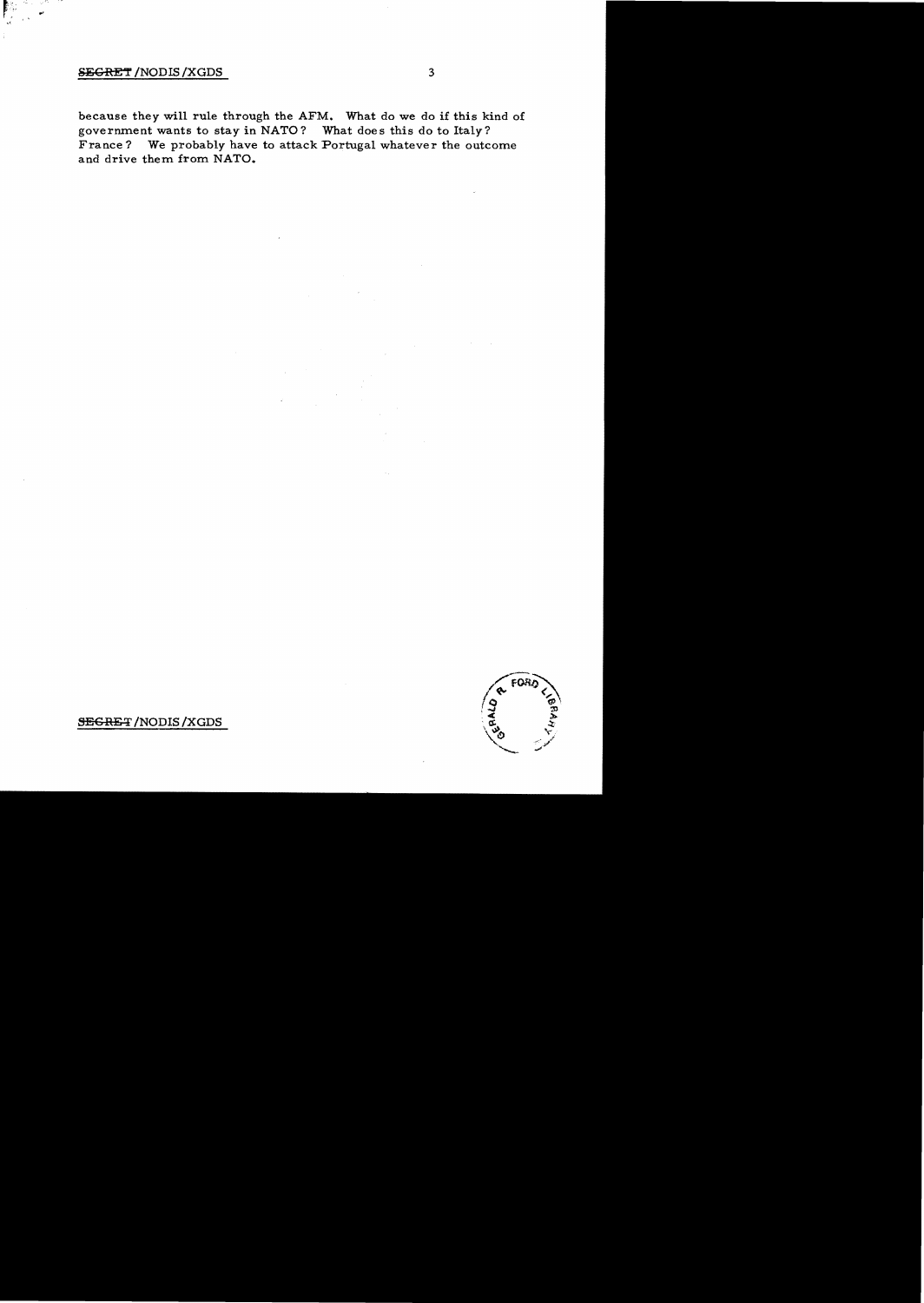VP/K 27 Mar 75 Marsday 2011

K Shanne imaary frehing E is reach to come we cloud want tract. I would get wit of control P They would claim they would regt.<br>K We plant soy a ways direct in putting mot are<br>- increments.<br>R & glad Q read spons fromt text. The blance them<br>"I don't facile. "You should tilt a bitte a print I P That is not hard K Henou z catter. Husstin despuis of US + C/ME - un annit even prepared publish to say I is to blame. Was intentable. In the are any one wil drawal is good, kung de trouve med pay waspare agricht I We brankmunship un mon pet sowething, But me Thoughtalk about it. JEst you were to intry yy @ & intertain it. K Urt is emit that as a immercialing of our MF a Showed up all Znatchat K hopmunt prest president miserulestandry. If Junioh public cup c contrainement To une risk of you for these your bone terme notes guerre pe no. There will be gonte a little frack P Dub entersion gots par K nope. It was a good, strong intraview.

**DECLASSIFIED** AUTHORITY for me 01-39, 199; Stall 1/20/01 BY  $M$  NLF, DATE  $\leq \neq \neq \neq \emptyset$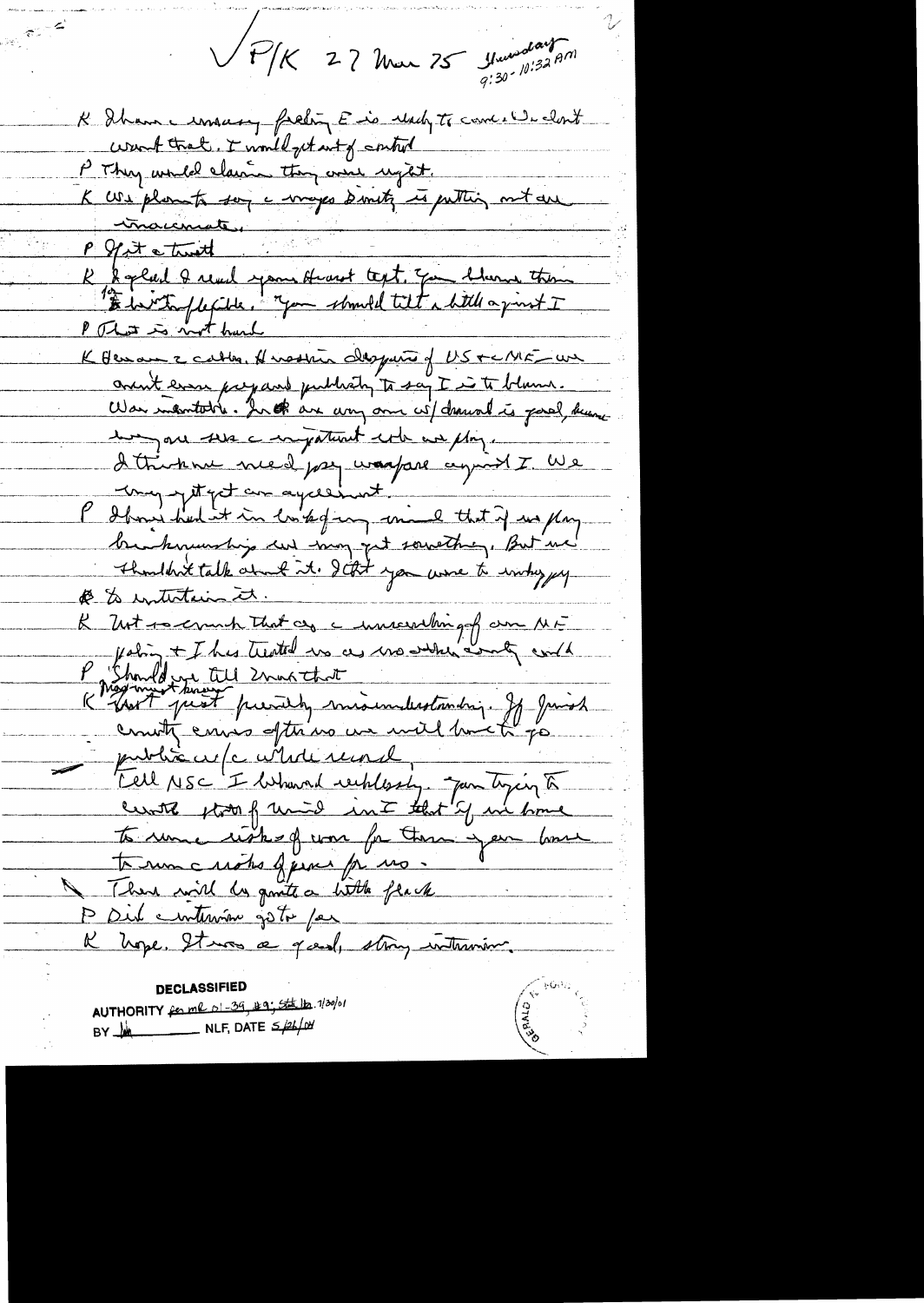body grund Bremon AT review What Burning

They will got had a you anyway, so there to Cose muy syst quit au ce présent n/ in a emple.<br>Quantité au 2 et 10mg be ce bissou - veu toballe. Fell Fight I encoled ins. Thoughton and I will let a pui donn, didn't thing? Thing atthought to Muchyam ME stutting, Zun they Simping on Our a PRC sorry, une comp a mixit. It may a silly raine, but me un made it an issue, your ingthick was night, we can thitcame, Ou - Clements / Brown thing (syplaned csit) This num my project-it Climents. I hacked it urtion Sandis cirre so enttruscustic P Sthink you can make a cross that w/c mer port It impatant to ges. I think brown point dye. K We get a Truth with peticlog. Amer they want a reachation letting you we want ... P How alonet if me could get both bills three Smith K That he fine. But I don't think we can get convencions which Sandones will accept - he was 2 think at will be a package chal we worth for a whole thing. The castomet writewartion by Carpennier in one ougar-Mystratrin when they clark keven what is quing on. (aid to I servel, how much was stryged) (Pers will ask for list at 156 moty) On UN, I think we are the correct point of Thing sur to home lost 4 doins, except for a popothermentia, Wheater earth. They have lost massive counts <u>of matterial.</u> Fathly zoo will in these cucion. is montage, Q 3 yu prog is warsume - 3 yrs To what?